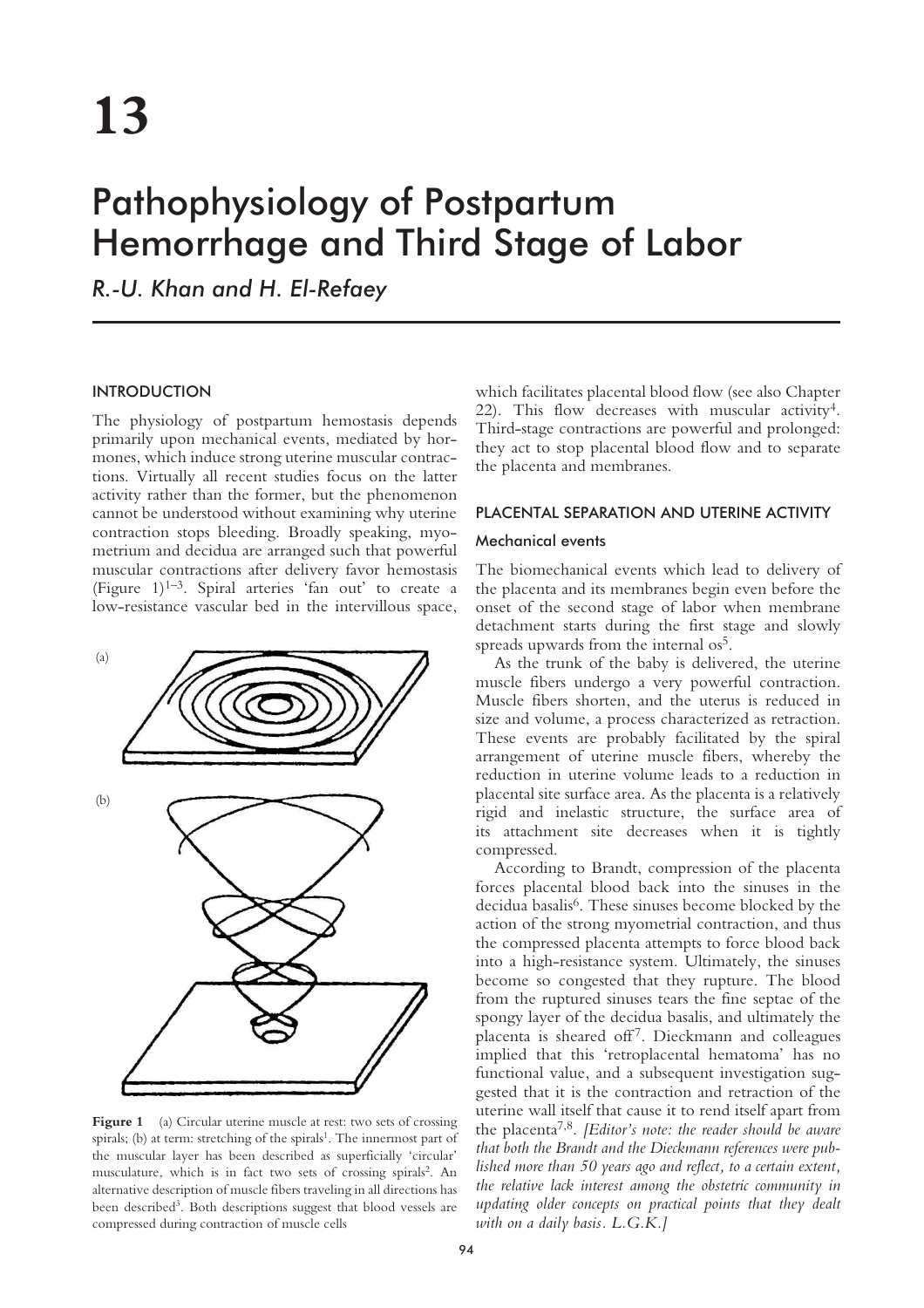Ultrasonographic investigations more recently corroborated that the Dieckmann theory is correct. Herman and colleagues conducted real-time ultrasonographic imaging of the third stage of labor and identified a 'detachment phase', wherein the placenta completes its separation<sup>9</sup>. This detachment is preceded by a 'contraction phase', in which the placental site uterine wall undergoes thickening. However, the 'latent phase' before this thickening occurs varies between patients and was thought to determine the overall length of the third stage. Of interest, neither the latent phase nor the contraction phase was associated with ultrasound evidence of retroplacental hematoma formation.

The two classical methods of placental delivery result in different bleeding patterns. In the Schultze method, separation begins in the center of the placenta (the fetal surface), and this part descends first, with the remainder following. The Matthew Duncan separation method involves detachment of the leading edge of the placenta, and the entire organ slips down and out of the uterus sideways. The latter method is much less common (20% of the total), but is supposed to result in more bleeding for two possible reasons. First, in the Schultze method, any extravasated blood is trapped within the membranes which follow the placenta and may form a retroplacental clot, whereas this blood escapes immediately in the Matthew Duncan method. Second, placental separation is slower in the Matthew Duncan method, allowing more time for bleeding<sup>10</sup>. As clinicians are able to neither predict nor alter the method of placental separation, the distinction between the Schultze and Matthew Duncan methods is most probably clinically irrelevant *[although it was noted in every delivery conducted by this editor in the 1960s. L.G.K.]*

Control of postpartum bleeding results from contraction and retraction of the interlacing myometrial fibers surrounding maternal spiral arteries of the placental bed. Myometrial contraction compresses the spiral arteries and veins, thereby obliterating their lumina. It is for this reason that these specific myometrial fibers are often referred to as 'living ligatures'10. In addition, it is thought that some hemostasis occurs by means of direct pressure as the uterine walls are forced firmly to oppose one another as a result of myometrial contraction (see Chapter 22).

It is worth noting the physiological effect of early cord clamping, a common intervention in the active management of the third stage of labor, is to retain blood in the placenta, which prevents it from being so tightly compressed by the uterus. This, in turn, reduces the amount of myometrial retraction and contraction, leading to more, not less, bleeding. However, this blood is thought to form a retroplacental clot, which speeds up the shearing off of the placenta. Ultimately, the consequent speedy delivery of the placenta should lead to quicker hemostasis, but the intervention of cord clamping is a paradox in that it involves causing increased initial bleeding to reduce ultimate total bleeding.

Unfortunately, apart from the recent ultrasound studies mentioned above, there is a decided paucity of information about the physical changes which lead to hemostasis and placental separation.

# Endocrine mechanisms leading to mechanical events

Like all muscular activity, uterine contractility depends on both electrical and hormonal stimuli. 'Intrinsic' activity may be mediated by stretch receptors, although it is unclear whether such mechanisms are neural or neurohormonal. Two classes of hormones have been implicated in third-stage uterine contractility, namely oxytocin and prostaglandins.

## *Oxytocin*

Interest in the role of oxytocin in the third stage has been partly motivated by the long-standing experience with the therapeutic use oxytocin to prevent postpartum hemorrhage (PPH). Broadly speaking, oxytocin causes increased uterine contractions by acting on myometrial oxytocin receptors. However, research has failed to show a clear and simple relationship between physiological oxytocin action and third-stage events for a number of reasons. Oxytocin assays are notoriously unreliable, because the decidua synthesizes its own oxytocin. As a result, plasma levels do not reflect oxytocin concentrations at the myometrial level. Moreover, plasma oxytocin levels take no account of the density of myometrial oxytocin receptors, which has been shown to participate in a complex control mechanism with oxytocin itself and other factors. Finally, oxytocinase, a plasma enzyme, denatures oxytocin before it reaches its site of action<sup>11</sup>.

During labor, oxytocin is released in a pulsatile manner, and both the pulse frequency and duration increase12. Exactly what triggers the pulsatile oxytocin release is currently unclear. Ferguson speculated that uterine stretching of the rabbit cervix stimulates oxytocin release, leading to uterine contractions<sup>13</sup>. This phenomenon so far has not been demonstrated in humans, but there may be significant pressure changes on adjacent pelvic organs and the vagina which result in neurological stimulation.

A pulse of oxytocin does not necessarily correspond to a uterine contraction, and some women do not experience a rise in plasma oxytocin after the delivery of the baby14. Moreover, it is not necessary to have an oxytocin pulse in order to deliver the placenta and achieve hemostasis. Additional methods of control must be involved. Whereas it is known that myometrial oxytocin receptor density increases during pregnancy and labor, the precise controls of this up-regulation are unknown15.

For many years, synthetic oxytocic agents have been successfully used in the third stage both to prevent and to treat PPH. At the same time, however, therapeutic oxytocic agents used to augment labor are sometimes associated with uterine atony in the third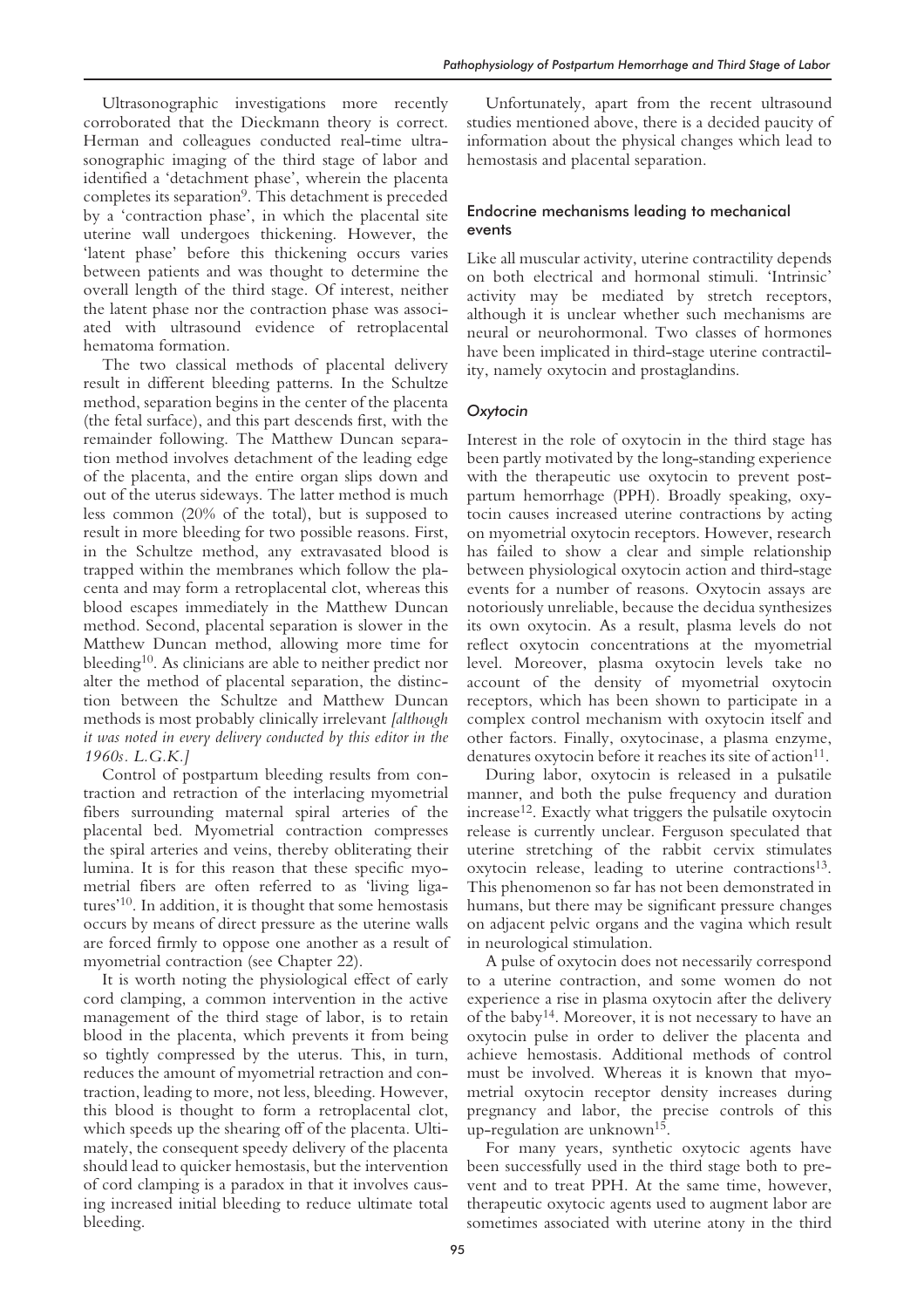stage. In this latter circumstance, the non-pulsatile administration of these agents may lead to downregulation of oxytocin receptors, as has been demonstrated in *in vitro* studies<sup>15</sup>. Despite the acknowledged therapeutic role of oxytocic agents in the third stage of labor, the true physiological role of oxytocin in the third stage remains unclear. It appears to have an inconsistent or paradoxical relationship with the third stage.

#### *Prostaglandins*

Prostaglandins are potent stimulators of myometrial contractility, acting via cyclic AMP-mediated calcium release. The therapeutic usefulness of prostaglandin agents in PPH lends credence to the possibility of a physiological role for prostaglandins in the third stage of labor. The prostaglandins involved in uterine contraction are produced in decidual tissue, placental tissue and fetal membranes<sup>16</sup>. The uterotonic action of prostaglandins does not depend on gestation. There are many classes of prostaglandin; the two classes implicated in uterine contraction are PGE2 and  $PGF2\alpha$ .

Several observers have noted that large amounts of prostaglandin are released in the third stage of labor. In an elegant experiment, Noort and colleagues measured plasma levels of prostaglandin metabolites during and up to 48 h after labor<sup>17</sup>. PGF2 $\alpha$  levels reached their maximum and started to decline within 10 min after placental separation (Figure 2). The subsequent rapid decline in these levels suggested that the prostaglandins arise from necrosis/cellular disruption either at the placental site or the fetal membranes. The latter are known to be a major source of prostaglandins. *In vitro* experiments have shown that intrapartum amniotic fluid triggers prostaglandin synthesis in fetal membranes. The 'active agent' in the amniotic fluid remains unknown16; however, these observations are thought to reflect the active role of prostaglandins in securing hemostasis by way of myometrial contraction in the third stage.



**Figure 2** Plasma PGF2α levels (pg/ml; mean ± standard equivalent of the mean). (I) In early labor and at full dilatation; (II) at delivery of the fetal head; (III) at placental separation and up to 48 h after placental separation<sup>17</sup>

The interaction between prostaglandins and endogenous or therapeutic oxytocin in the third stage is not well understood. Numerous animal experiments have demonstrated interactions between prostaglandins and oxytocin at luteolysis, initiation and maintenance of pregnancy, and possibly at onset of labor<sup>18</sup>. However, therapeutic oxytocic agents used in the third stage do not appear to have a significant effect on prostaglandin metabolite concentrations<sup>19</sup>. Further studies are required better to understand from where these prostaglandins arise, and what controls their release.

In the past few years, misoprostol, a prostaglandin E1 analogue with uterotonic properties, has played an increasing role in the management of the third stage, as it is both cheaper and more thermostable than existing agents. Its uses are discussed in detail in several other chapters in this volume (see Chapters 32–35).

### **Coagulation**

Many standard obstetric textbooks provide only the vaguest of suggestions that coagulation at the placental site represents an important hemostatic mechanism. Whilst this is certainly true, the exact pathway(s) involved are unclear (see Chapters 4 and 22). Before and after delivery, subtle changes take place in both coagulation factors and fibrinolysis agents. Plasma concentrations of clotting factors increase not only during pregnancy but also after delivery, which suggests a hypercoagulable state<sup>20</sup>. However, after placental separation, the fibrinolytic potential of the maternal blood also increases, and this tends to reduce the potential of blood to  $\text{clot}^{21}$ .

These conflicting changes are difficult to reconcile and are further complicated by changes in platelet activity before and after delivery. Perhaps of greater importance, they are poorly appreciated by many clinicians who are alone in a delivery room when what appears to be unusual bleeding commences. In addition to the changes in platelet activity, there are indications that an inflammatory response arises at the placental bed after placental delivery<sup>22</sup>. Such a response would promote local coagulation. This finding is important in terms of evolutionary advantage, because it allows prevention of hemorrhage at the placental site, while elsewhere (particularly in deep pelvic and leg veins) thrombi are less likely to persist, due to the increased fibrinolysis.

von Willebrand disease (factor VIII deficiency) is an important example of a coagulopathy which can result in increased risk of PPH. This is especially true in the disease variant featuring factor VIIIc deficiency. In many ways, von Willebrand disease mimics a platelet adhesion dysfunction, and indeed the only aspect of hematological hemostasis after placental delivery which can be emphasized with any certainty is the formation of platelet plugs at arterioles. PPH rates in von Willebrand's disease are in excess of 15%, and it has been suggested that this hemorrhage is largely preventable by minimizing maternal trauma at delivery and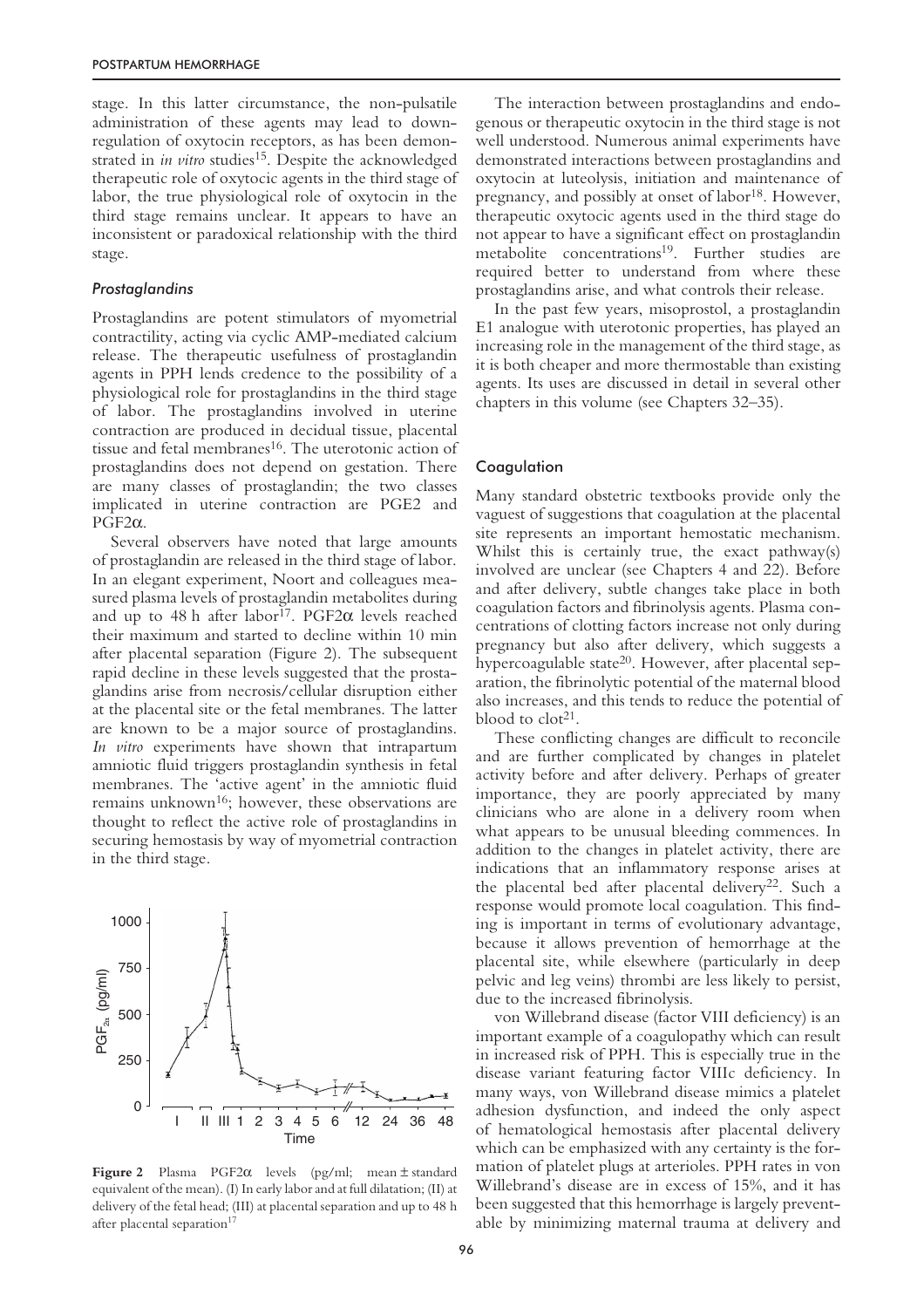giving prophylactic treatment with desmopressin  $(DDAVP)^{23}$ .

In summary, the hemostatic mechanisms during and after placental separation probably involve the contraction of muscle sheaths around the spiral arteries, leading to platelet plug formation, retraction of the uterus causing mechanical occlusion of arterioles facilitating platelet plug formation, and the activation of both the clotting cascade and fibrinolysis. Many of these events are vague assumptions rather than demonstrated facts, as research into many aspects of thirdstage physiology has been grossly neglected. Indeed, the fact that for decades effective treatments have been available for PPH in the developed world has acted as a true disincentive for novel work and ideas. It is tragic that the third stage of labor, the most dangerous moment of pregnancy, is so poorly understood.

# PATHOPHYSIOLOGY OF POSTPARTUM **HEMORRHAGE**

Although most of the physiological processes in the third stage of labor remain unclear, they broadly help to explain the etiology of atonic PPH. In this section, the etiology and accompanying pathophysiology are discussed.

#### Uterine atony

The most common cause of PPH is uterine atony, i.e. failure of the uterus to contract. Primary PPH due to uterine atony occurs when the relaxed myometrium fails to constrict the blood vessels that traverse its fibers, thereby allowing hemorrhage. Since up to one-fifth of maternal cardiac output, or 1000 ml/min, enters the uteroplacental circulation at term, PPH can lead to exsanguination within a short time.

Whilst uterine atony is responsible for 75–90% of primary PPH, traumatic causes of primary PPH (including obstetric lacerations, uterine inversion and uterine rupture) comprise about 20% of all primary PPH. Significant but less common causes of PPH include congenital and acquired clotting abnormalities, which comprise around 3% of the total24. Uterine atony is responsible for the majority of primary PPH originating from the placental bed. Although the most important risk factor is a previous history of atonic PPH (relative risk  $(3.3)^{25}$ , many other important risk factors are often found in combination.

Failure of the uterus to contract may be associated with retained placenta or placental fragments, either as disrupted portions or, more rarely, as a succenturiate lobe. The retained material acts as a physical block against strong the uterine contraction which is needed to constrict placental bed vessels. In most cases, however, dysfunctional postpartum contraction is the primary reason for placental retention. It is more likely for the placenta to be retained in cases of atonic PPH, and so the contraction failure often becomes self-perpetuating. The reasons for this contractile dysfunction are unknown. The exception is uterine

fibroids, where the source of distension cannot be removed by uterine contraction, and must therefore cause the atony. However, the uterus does not even have to be distended during the third stage for contractile dysfunction to occur. Distension prior to delivery, which occurs with multiple pregnancy and polyhydramnios, also affects the ability of the uterus to contract efficiently after delivery, and is thus another risk factor for atonic PPH.

When PPH occurs following an antepartum hemorrhage, the scenario is particularly difficult since there have been two episodes of blood loss. A rare but serious complication of abruption is extravasation of blood into the myometrium, known as a Couvelaire uterus, which impairs the physiological uterine contraction/retraction hemostatic process. However, the relationship between the extravasation process and uterine dysfunction is not fully understood. Chorioamnionitis has a similar effect for unknown reasons. Both antepartum hemorrhage and chorioamnionitis also impair uterine contraction during the first two stages of labor, and prolonged labor in general is a risk factor for PPH. Conventional wisdom suggests that delay in the first two stages leads to uterine atony, but it is more logical to suggest that uterine dysfunction before onset of labor results in delay in all three stages, and thus causes PPH. As far as we are aware, there is no ongoing research into this 'universal uterine dysfunction'.

#### The lower segment as an implantation site

*[Editor's note: The three sections that follow can be supplemented by reading the chapters by Palacios-Jaraquemada and co-workers in Section 1 of this volume, which describe the differences in the blood supply to the upper and the lower segments. L.G.K.]*

Classic teaching suggests that the lower segment arises from the cervical isthmus. The isthmus is the region joining the muscle fibers of the corpus uteri to the dense connective tissue of the cervix. Thus, the major part of the lower segment arises from the cervix, with an uncertain smaller portion coming from the corpus uteri.

In both placenta previa and placenta previa accreta, the placental bed (and thus the postpartum bleeding site) is in the lower segment. The presence of lower segment implantation makes hemorrhage and placental retention much more likely. Although existing evidence is scanty, there are indications that the etiology of pathological bleeding is inextricably linked with the anatomical and physiological limitations of the lower segment.

At term the lower segment is continuous with the upper segment. Goerttler's original studies from the 1930s suggested that muscle fibers of the lower segment are more vertical than those of the upper segment, and run down like a spiral staircase<sup>1</sup>. The classical (and perhaps rather simplistic) interpretation of this arrangement suggests that, whereas upper segment fibers allow contraction and retraction in the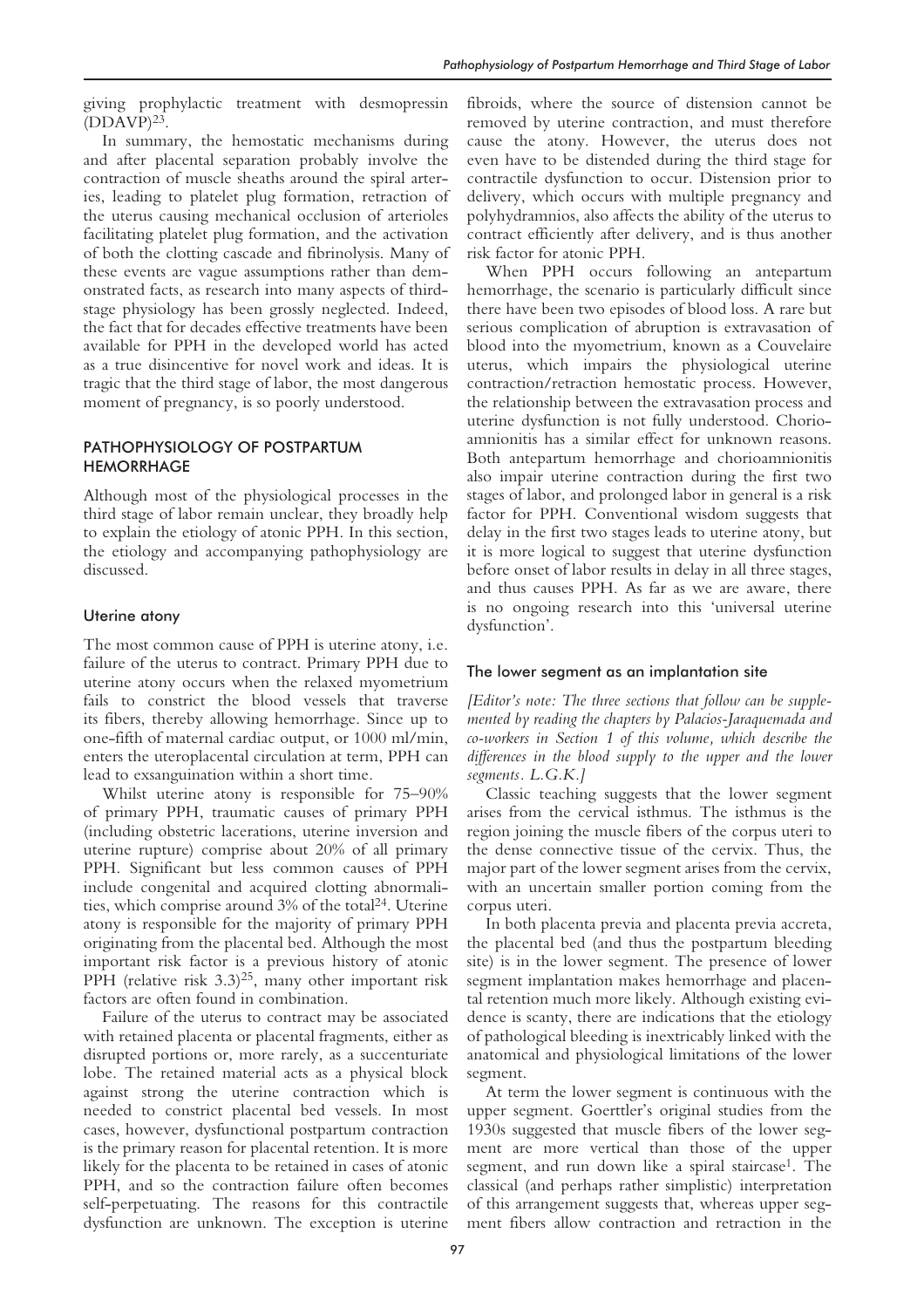third stage, lower segment fibers merely allow dilatation in parallel with the cervix.

There are large gaps of knowledge regarding the histology of the lower segment. Traditional teaching describes only gross differences in the amounts of muscle between upper and lower segments, and in the patterns of muscle fibers as already described<sup>1,26</sup>. More recently, some studies have investigated lower segment implantation, but the researchers have focused on parameters measuring placental invasion, usually with a view to explaining the etiology of pre-eclampsia27.

A pregnancy sac implanted in a scarred myometrial area, with a deficient endometrium and blood supply, results in a cascade of poorly understood reactions with variable outcomes. These range from miscarriage to placenta accreta. The outcome probably depends on the nature and degree of the deficient endometrium, and where the blastocyst was implanted within it.

## Placenta previa

In placenta previa, the placental site is located in an abnormally low position. Atonic PPH is a recognized complication and, even if cesarean section is performed, severe intraoperative bleeding is a significant risk28. The usual pharmacological methods used to stem hemorrhage are often less effective. Surgical methods, such as oversewing of bleeding sinuses and the B-Lynch suture (see Chapter 51), are sometimes also ineffective so that hysterectomy (see Chapter 55) proves necessary. Hemorrhage is often not stopped unless the entire lower segment is removed; a subtotal hysterectomy is often inadequate, and many surgeons perform total abdominal hysterectomy as the operation of choice. Thus, the involvement of the lower segment makes it more likely not only that hemorrhage will occur, but also that standard treatment modalities will fail (see Chapter 1).

Authors in conventional texts often suggest that, in lower segment implantation, the muscle surrounding the placental bed is inadequate to the task of postpartum contraction/retraction, and thus hemorrhage ensues28. As contraction and/or retraction are considered essential prerequisites for both placental detachment and postpartum hemostasis, the inference is that physiological hemostasis from a lower segment placental bed is difficult if not impossible. This is obviously not the case, however, as clearly not all cases of grade IV placenta previa necessitate hysterectomy. The only possible conclusion is that there are qualitative and quantitative differences in the musculature of the lower segment in different patients. A literature search on this topic confirms that neither the nature nor the origin of these differences have been investigated.

Biswas and colleagues have compared placental bed biopsy changes in placenta previa and normally implanted placenta, showing that previa is associated with significantly higher trophoblastic giant cell infiltration and physiological changes of the myometrial spiral arterioles<sup>29</sup>. This work is typical of modern obstetric research in that it concentrates on antenatal events while ignoring postpartum events. However, the findings are interesting because they suggest that the seeds of potential placenta accreta are sown in most cases of placenta previa. Nonetheless, no knowledge regarding the qualitative features of lower segment myometrium exists.

#### Placenta accreta

Placenta accreta is morbid adherence of placenta such that it invades the myometrium. It is rare; in 1990, the quoted incidence was around 1 in 2000 to 1 in 3500 pregnant women in North America30. This number may be increasing, however, not only in North America, but also worldwide for reasons discussed below. Placental adherence is also associated with a deficiency of decidua in the lower segment, the most common cause of which is endometrial scarring secondary to previous history of cesarean section or myomectomy, endometritis, evacuation of retained products of conception or uterine abnormalities (see also Chapter 28).

It is widely held in the recent literature that uterine surgery is a major risk factor for placenta previa and placenta accreta $31$ . There is an increased tendency for placental implantation in the vicinity of the uterine scar with secondary trophoblast invasion of the myometrium. *[Editorial note: This is the most common reason to implicate prior cesarean sections, of which the numbers are rising worldwide, but it does not take into account the fact that this operation was performed regularly prior to the recent epidemic and accreta was an extraordinarily rare occurrence. L.G.K.]* Uterine scarring is also known to be associated with an increased risk of scar dehiscence, febrile morbidity and other factors<sup>32</sup>. Thus the scar is classically considered to be a 'weak area'. Scarring of muscle results in the normal tissue being replaced by fibrous tissue. Intrauterine retraction forces induced during labor tend to thin out the lower segment, and these forces stretch the scar to the point of rupture. Uterine rupture is not considered predictable<sup>33</sup>, but is more likely with each cesarean section. Although poorly described in the literature, our personal clinical experience suggests that, with each ensuing cesarean section, the entire lower segment often seems to become thinner. Indeed, the lower segment may take on a translucent quality. This appearance is not limited to the scar itself. It is possible that the 'weak scar' in fact represents a generalized lower segment weakness induced by previous surgery.

Clinical experience also suggests that it is not enough to assume that PPH is more common with lower segment implantation purely because lower segment muscle is inadequate to the task. In cases of placenta previa and placenta accreta, the lower segment looks even thinner than normal. We hypothesize that the contractile nature of lower segment muscle, which is already less than that of the upper segment, is further lowered by the presence of the placenta. This would mean that implantation itself has an adverse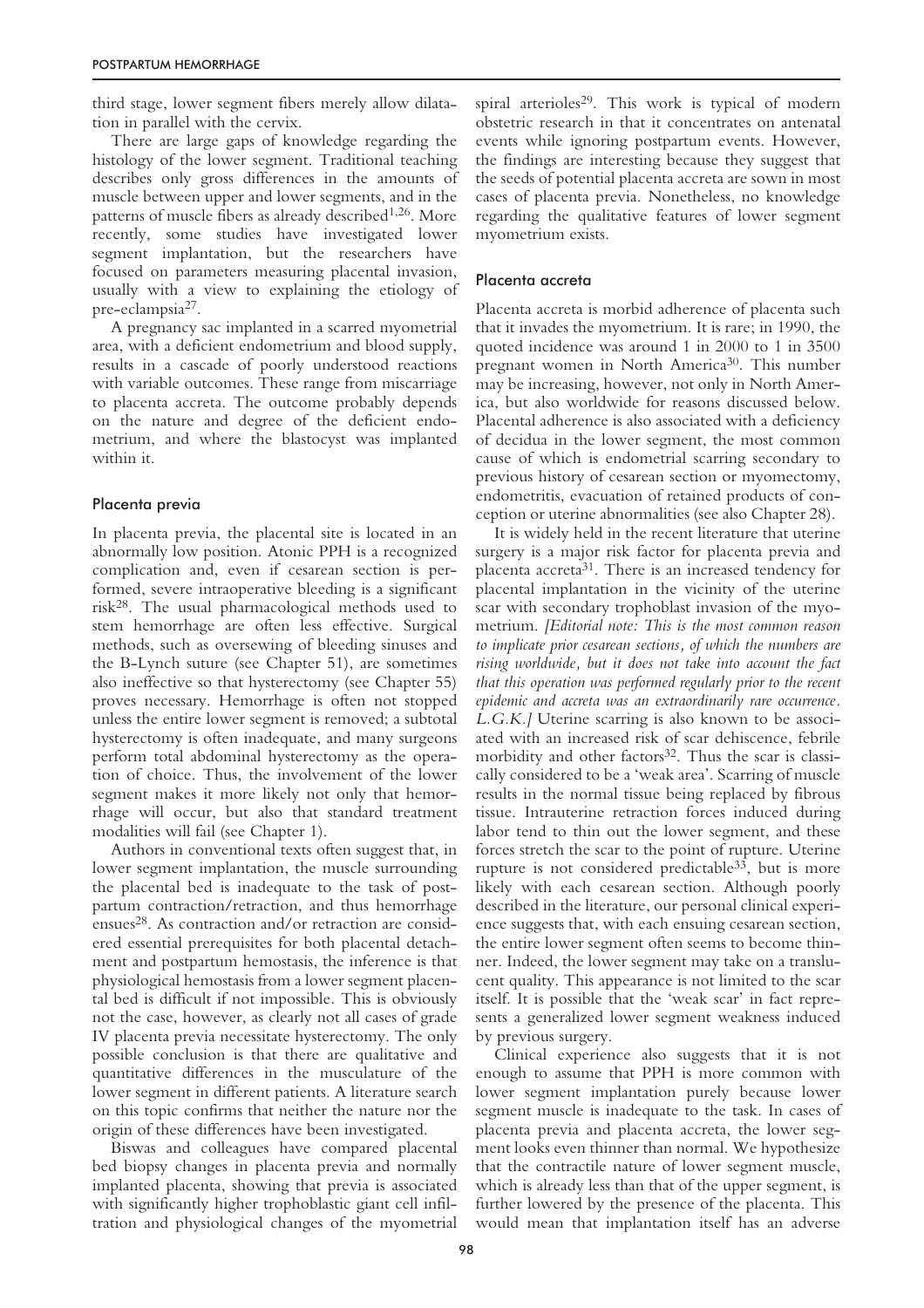effect on lower segment myometrium. Furthermore, there is a body of anecdotal evidence which implies that placental size and trophoblast invasion are greater in areas of limited decidual tissue, including implantation on scars and in ectopic pregnancies. We hypothesize that trophoblast would invade more readily into the poorly decidualized lower uterine segment, increasing the likelihood that placenta accreta will develop.

In terms of the previous discussion, it is unfortunate that a dramatic and remorseless rise in the cesarean section rate is being observed throughout the developed world. This phenomenon will inevitably give rise to an increase in the complications associated with placenta previa, placenta accreta and scar rupture. These complications are particularly important because they tend to be relatively less amenable to medical treatment and sometimes necessitate radical surgical intervention, such as hysterectomy; while such operations are readily available in many areas of the world with organized medical systems, they are not available in other parts of the world, a discrepancy which contributes heavily to the disparities seen in death rates.

Whereas knowledge of the ultrastructure of placental bed musculature is at best 'lacking' with regards to the upper segment, it is virtually non-existent for the lower segment. New research into this area is urgently needed, because all non-surgical therapeutic modalities for atonic PPH involve enhancement of uterotonicity and, in the absence of sufficient myometrium, they will simply not work. We hypothesize that lower segment placentation/surgery leads to structural and thus functional changes in the muscle histology. Thus, we envisage a new, clinically important class of PPH, 'lower segment PPH'. This new subclass will be best managed by new protocols which address the features specific to lower segment involvement (see Chapter 1).

#### References

- 1. Goerttler K. Die Architektur der Muskelwand des menschlichen Uterus ind ihre funktionelle Bedeutung. [The architecture of the muscle bonds of the human uterus and their functional behavior.] Gegenbaurs morphologisches Jahrbuch 1931:45–128
- 2. Fuchs A, Fuchs F. Physiology of parturition. In: Gabbe S, Niebyl J, Simpson J, eds. Obstetrics: Normal and Problem Pregnancies, 2nd edn. New York: Churchill Livingstone, 1991:147–74
- 3. Renn K. Untersuchungen ueber die raeumliche Anordnung der Muskelbuendel im Corpus bereich des menschilichen Uterus. Z Anat Entwicklungsgesch 1970;132:75–106
- 4. Lees M, Hill J, Ochsner A, et al. Maternal placental and myometrial blood flow of the rhesus monkey during uterine contractions. Am J Obstet Gynecol 1971;110:68–81
- 5. de Groot A. Safe motherhood the role of oral (methyl)ergometrine in the prevention of postpartum hemorrhage. MD Thesis, University of Nijmegen, 1995
- 6. Brandt M. The mechanism and management of the third stage of labor. Am J Obstet Gynecol 1933;25:662–7
- 7. Dieckmann W, Odell L, Williger V, et al. The placental stage and postpartum hemorrhage. Am J Obstet Gynecol 1947;54: 415–27
- 8. Inch S. Management of the third stage of labour another cascade of intervention? Midwifery 1985;1:114–22
- 9. Herman A, Weinrauth Z, Bukovsky I, et al. Dynamic ultrasonographic imaging of the third stage of labor. New perspectives into third stage mechanisms. Am J Obstet Gynecol 1993;168:1496–9
- 10. Sweet D, Kiran B. Mayes' Midwifery. London: Balliere Tindall, 1997
- 11. Hirst J, Chibbar R, Mitchell B. Role of oxytocin in the regulation of uterine activity during pregnancy and in the initiation of labour. Semin Reprod Endocrinol 1993;11:219–33
- 12. Fuchs A, Romero R, Keefe D, et al. Oxytocin secretion and human parturition: pulse frequency and duration increase during spontaneous labour in women. Obstet Gynecol 1991; 165:1515–23
- 13. Ferguson J. A study of the motility of the intact uterus of the rabbit at term. Surg Gynecol Obstet 1941;73:359–66
- 14. Thornton S, Davison J, Baylis P. Plasma oxytocin during third stage of labour: comparison of natural and active management. Br Med J 1988;297:167–9
- 15. Phaneuf S, Asboth G, Carrasco M, et al. Desensitisation of oxytocin receptors in human myometrium. Hum Reprod Update 1998;4:625–33
- 16. Brennand J, Leask R, Kelly R, et al. The influence of amniotic fluid on prostaglandin synthesis and metabolism in human fetal membranes. Acta Obstet Gynecol Scand 1998; 77:142–50
- 17. Noort W, van Buick B, Vereecken A, et al. Changes in prostaglandin levels of  $PGF<sub>2</sub>α$  and  $PGI<sub>2</sub>$  metabolites at and after delivery at term. Prostaglandins 1989;37:3–12
- 18. Jenkin G. Oxytocin and prostaglandin interactions in pregnancy and at parturition. J Reprod Fertil 1992;45(Suppl): 97–111
- 19. Ilancheran A, Ratnam S. Effect of oxytocics on prostaglandin levels in the third stage of labour. Gynecol Obstet Invest 1990;29:177–80
- 20. Wallenburg H. Changes in the coagulation system and platelets in pregnancy-induced hypertension and pre-eclampsia. In Sharp F, Symonds E, eds. Hypertension in Pregnancy. Ithaca: Perinatology Press, 1987:227–48
- 21. Shimada H, Takshima E, Soma M, et al. Source of increased plasminogen activators during pregnancy and puerperium. Thromb Res 1989;54:91–8
- 22. Louden K, Broughton Pipkin F, Symonds F, et al. A randomised placebo-controlled study of the effect of low dose aspirin on platelet reactivit and serum thromboxane B2 production in nonpregnant women, in normal pregnancy, and in gestational hypertension. Br J Obstet Gynaecol 1992;99:371–6
- 23. Kadir R, Lee C, Sabin C, et al. Pregnancy in women with von Willebrand's disease or factor XI deficiency. Br J Obstet Gynaecol 1998;105:314–21
- 24. Prendiville W, Elbourne D. Care during the third stage of labour. In: Chambers I, Enkin M, Keirse M, eds. Effective Care in Pregnancy and Childbirth. Oxford: Oxford University Press, 1989;2:1145–70
- 25. Stones R, Paterson C, Saunders N. Risk factors for major obstetric hemorrhage. Eur J Obstet Gynecol Reprod Biol 1993;48:15–18
- 26. Davey D. Normal Pregnancy: Anatomy, Endocrinology and Physiology. Dewhurst's Textbook of Obstetrics and Gynaecology for Postgraduates. Oxford: Blackwell Science, 1995: 87–108
- 27. Roberston WB, Khong TY, Brosens I, De Wolf F, Sheppard BL, Bonnar J. The placental bed biopsy: review from three European centres. Am J Obstet Gynecol 1986;155: 401–12
- 28. Konje J, Whalley R. Bleeding in late pregnancy. In: James D, Steer P, Weiner C, Gonik B, eds. High-risk Pregnancy Management Options. London: Saunders, 1994:119–36
- 29. Biswas R, Sawhney H, Dass R, Saran R, Vasishta K. Histopathological study of placental bed biopsy in placenta previa. Acta Obstet Gynecol Scand 1999;78:173–9
- 30. Zahan C, Yeomans E. Postpartum hemorrhage: placenta accreta, uterine inversion and puerperal hematomas. Clin Obstet Gynecol 1990;33:422–31